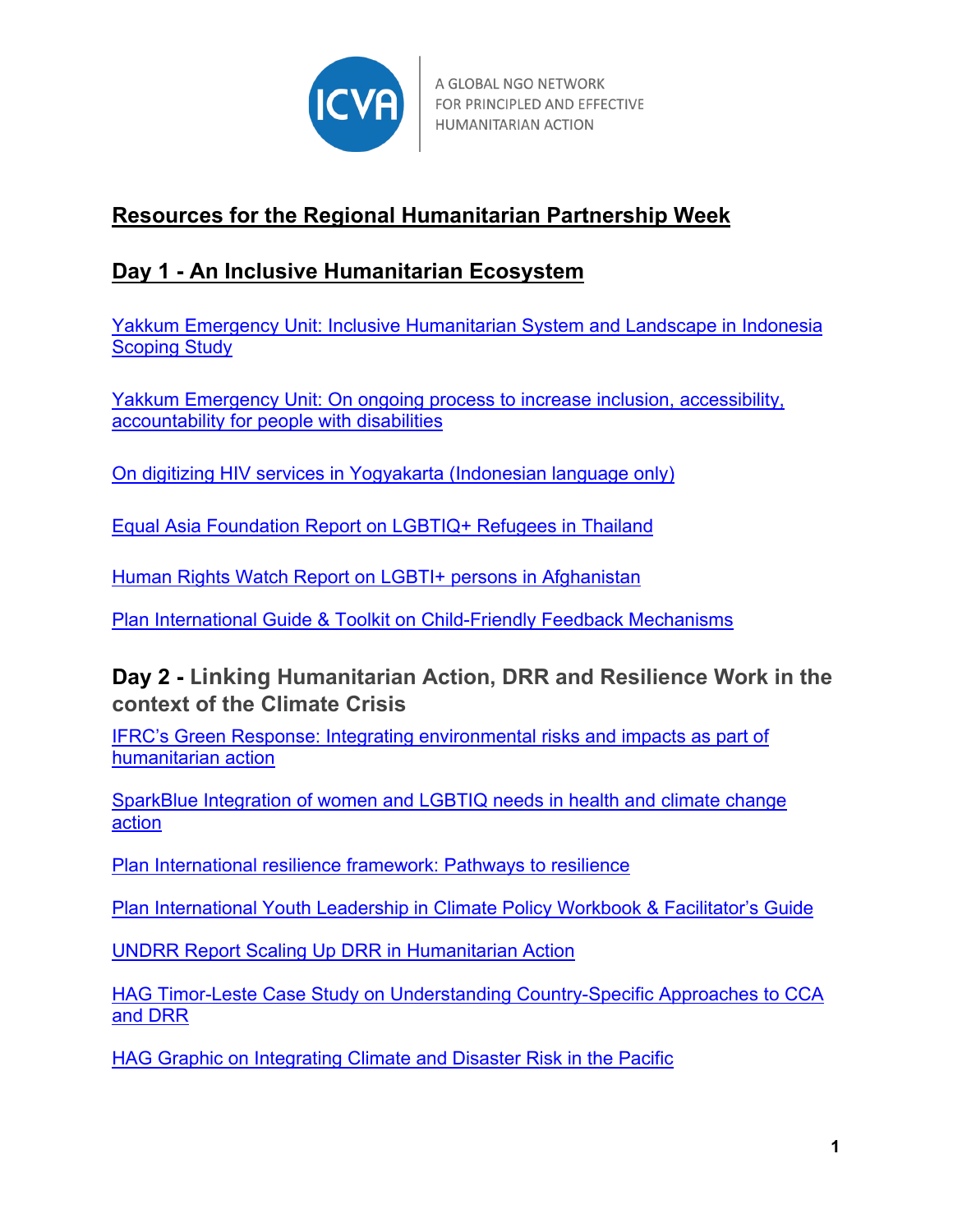

[The Centre for Humanitarian Data On Predictive Analytics and its Application in Humanitarian](https://centre.humdata.org/predictive-analytics/)  [Response](https://centre.humdata.org/predictive-analytics/)

[The Centre for Humanitarian Data on Responsibility in Humanitarian Action](https://centre.humdata.org/data-responsibility/) 

[The Centre for Humanitarian Data on Data Literacy](https://centre.humdata.org/data-literacy/)

[The Centre for Humanitarian Data on Anticipatory Action](https://centre.humdata.org/anticipatory-action/)

[OCHA Pilot Framework on Anticipatory Action to Monsoon Floods in Bangladesh](https://reliefweb.int/report/bangladesh/anticipatory-action-framework-bangladesh-monsoon-floods)

[Pulse Lab Jakarta on Alternative Use of Traditional Data in Times of COVID-19](https://medium.com/pulse-lab-jakarta/alternative-use-of-traditional-data-in-times-of-covid-19-558914f23f7f)

[BMJ Article on the potential for intersectoral action on climate and health](https://www.bmj.com/content/376/bmj-2021-068124.full?ijkey=Mg43Izizedbhnfe&keytype=ref)

### **Day 3 - Humanitarian Financing - Thinking outside the box**

Inter-Agency Standing Committee Guidelines on Inclusion of Persons with Disabilities in Humanitarian Action

To sign up to the Disability Reference Group DRG, please see [here.](https://www.internationaldisabilityalliance.org/drg)

For interest in applying for partnership with Airlink, please send our team any questions at [ops@airlinkflight.org](mailto:ops@airlinkflight.org) and visit our website [here.](https://airlinkflight.org/about-us/partners/become-an-ngo-partner/)

For information on Connecting Communities' work on expanding online knowledge sharing and innovation networks globally, please email [connecting.community20@gmail.com](mailto:connecting.community20@gmail.com) and visit the [website.](https://connectingbd.org/)

[Working with ADB: A Primer for Identifying Business Opportunities for NGOs](https://www.adb.org/publications/primer-identifying-business-opportunities-ngos)

#### **Day 4 - Protection in the Asia Pacific**

Edge Effect: [How to do diverse SOGIESC \(aka LGBTIQ+ inclusion\) The Only Way Is](https://www.edgeeffect.org/project/0022/)  [Up Report and Assessment Tool](https://www.edgeeffect.org/project/0022/)

For those interested in providing feedback on Edge Effect's Reverse Appraisal Tool please contact Emily Dwyer at [emilydwyer@edgeeffect.org](mailto:emilydwyer@edgeeffect.org) The tool will be released as a draft in February 2022.

[Plan International Study on the Impact of COVID-19 on Girls and Young Women](https://plan-international.org/publications/halting-lives-2-in-their-own-voice)

[ECOWEB Philippines Article on hands-on experiences of aid recipients and changes in](https://ecowebph.org/surigao-city-evacuees-unveil-hands-on-experience-in-receiving-aid-see-changes-in-relief-assistance/publications/feature-story/?fbclid=IwAR29sW5VVxnqCpAgtiR6BcHd0xCsNuUcYZLm0ZBQOhsLjQohp0ythR33yNI)  [relief assistance](https://ecowebph.org/surigao-city-evacuees-unveil-hands-on-experience-in-receiving-aid-see-changes-in-relief-assistance/publications/feature-story/?fbclid=IwAR29sW5VVxnqCpAgtiR6BcHd0xCsNuUcYZLm0ZBQOhsLjQohp0ythR33yNI)